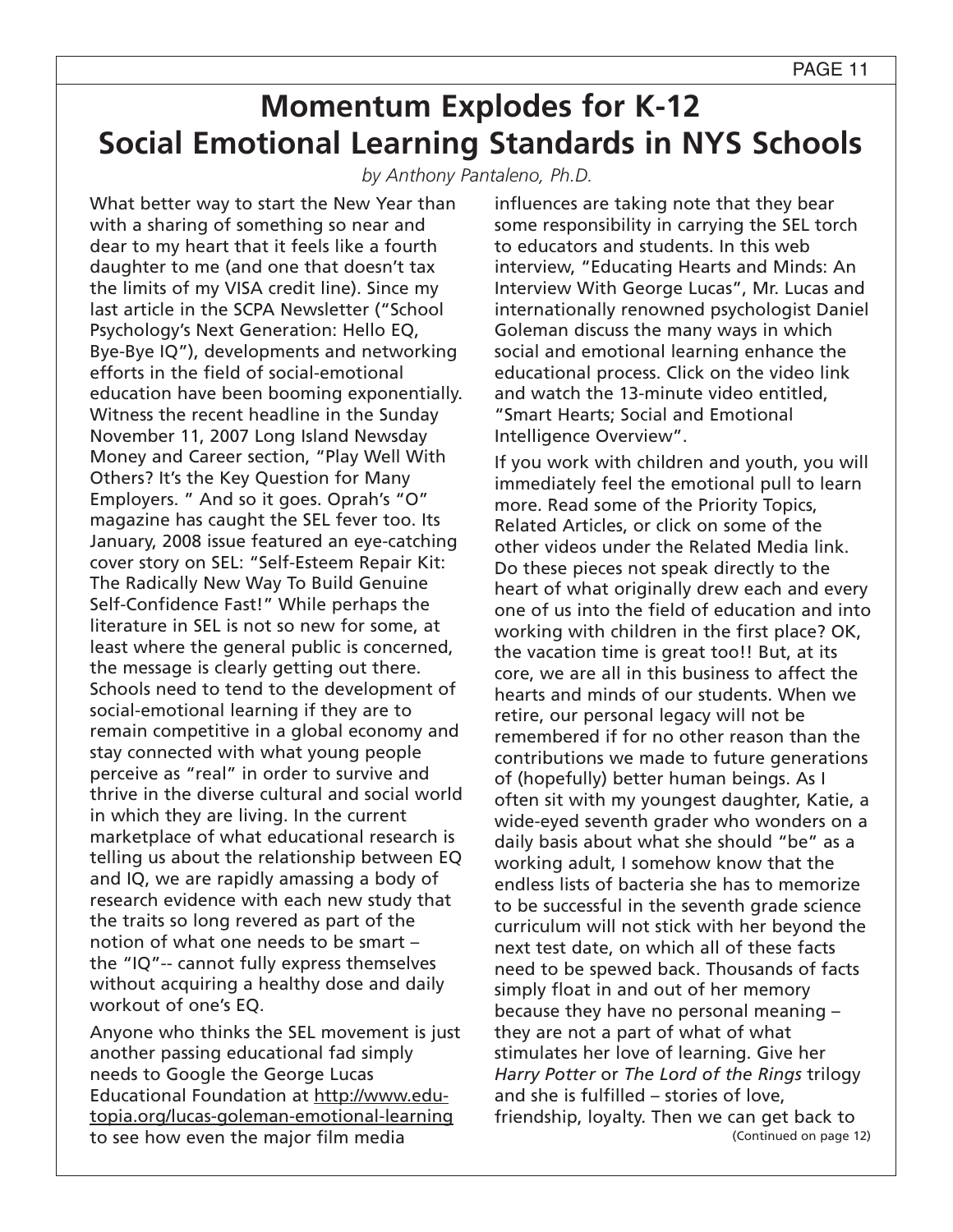#### PAGE 12

#### **Momentum Explodes for K-12 Social Emotional Learning Standards in NYS Schools** (Continued from page 11)

the drilling and memorizing that she will need to get a good SAT score. This has been the frenzy of our educational system, until now, when the promise of an education rich in social-emotional learning can bring our children down a better path.

For most school psychologists and other support staff traditionally concerned with social-emotional development, professional training programs have simply not kept up with current educational research findings. The traditional focus in most masters-level school psychology training programs, for example, continues to be on individual assessment of learning abilities and on the development of individual functional behavioral assessments and behavior improvement plans. At the same time, there is an explosion of research all around us, advising that the need for professional training needs to make a shift to more a more systemic, prevention-based approach. If we can address the barriers that underlie a large slice of the learning/behavior problem pie, we, in effect, may be able to actually prevent the development of many of these problems in the first place.

Educational professionals not versed in the language and concepts of SEL need not fear. There are a many worthwhile resources out there, but the mothership of them all remains the Collaborative for Academic, Social, and Emotional Learning (CASEL). This group was founded in 1994 by researcher and author Daniel Goleman and educator-philanthropist Eileen Growald-Rockefeller. This not-for-profit organization based at the University of Illinois at Chicago, provides both national and international leadership and guidelines, tools, and abundant online informational resources at its web site www.casel.org. The group's December, 2007 CASEL Update highlights the findings of a meta-analysis of 207 studies of SEL programs involving a broadly representative group of more than 28,000 students from urban, suburban, rural, elementary and secondary schools. A full report will be released in early 2008.

The core outcome of this major study indicated that across the studies involving academic outcomes, students scored 11 percentile points higher on standardized achievement tests, a significant improvement, relative to those peers not receiving these SEL programs. A second key finding was that classroom programs conducted by teachers were effective in each of the six outcome areas: Social and emotional skills; attitudes about themselves, others, and school; social and classroom behavior; conduct problems such as classroom misbehavior and aggression; emotional distress such as stress and depression; and achievement scores and school grades. Of even greater interest, it was only when school staff (not researchers) conducted the intervention did students' academic performance improve significantly. The third, and also critical finding (not at all surprising) was that programs which were carried through to completion without the zillion and one possible interfering variables taking hold (staffing changes, unexpected curricular infringements, etc.) had the strongest influence on strong outcomes. This begs for a committed SEL management team headed by a committed and dedicated principal.

At the local level, this writer, along with NYASP President John Kelly in Commack and Joan Fretz in Huntington (co-founder, Long Island Social Emotional Learning Forum (LISELF,) has teamed with other SEL pioneers from across the country to form the Metropolitan Area SEL Network. This group includes prominent researchers/authors Linda Lantieri and Janet Patti, Howard Adelman and Linda Taylor, Maurice Elias and other members of the CASEL group in Chicago, as well as the author of the Anchorage, Alaska SEL curriculum Victoria Blakeney, and a consulting group of SEL-friendly local school administrators from NYC and Long Island Schools. Our most cherished participant is a member of the NYSED, Mr. Mark Barth, whose charge is to work with the NYS Office (Continued on page 13)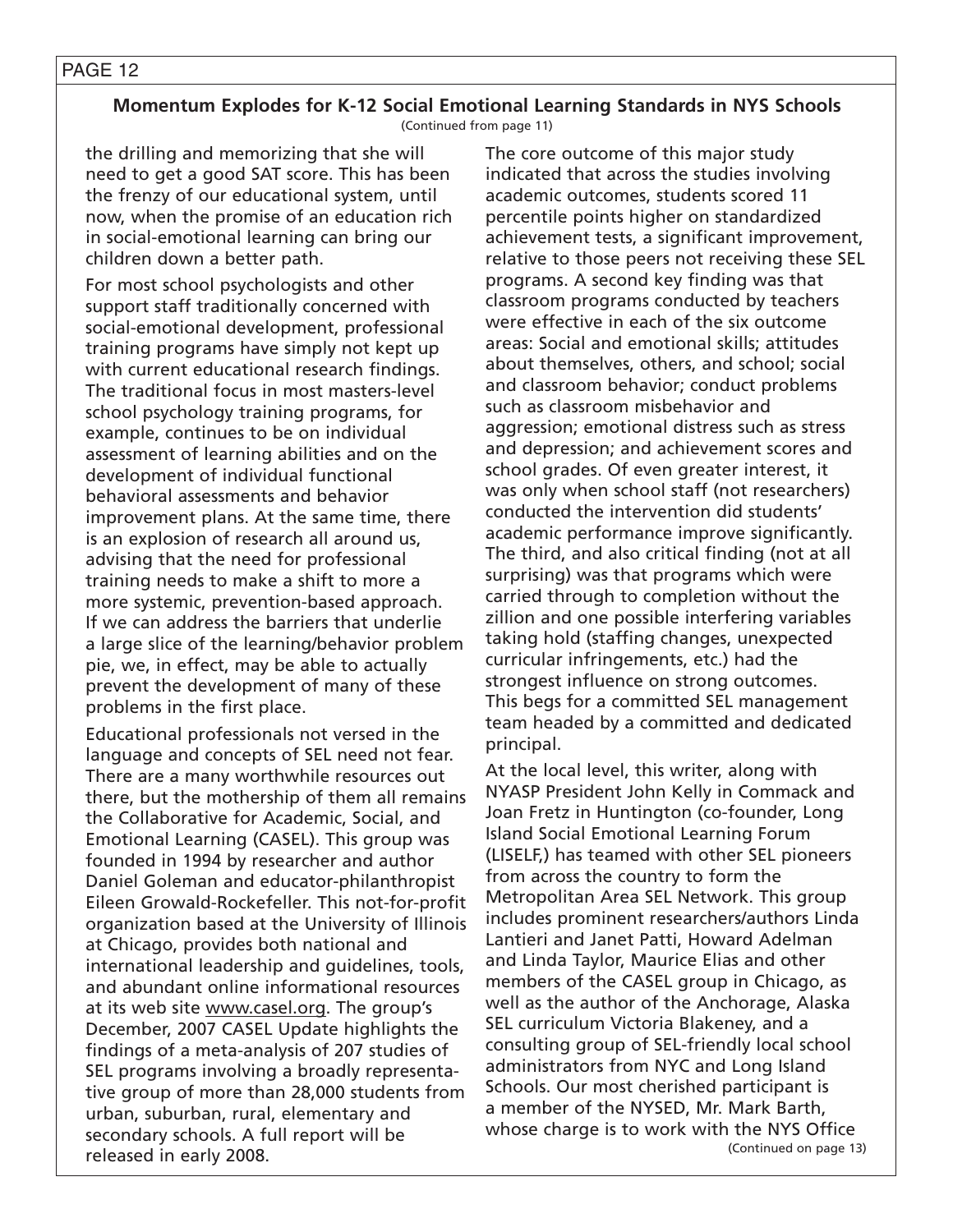### **Momentum Explodes for K-12 Social Emotional Learning Standards in NYS Schools**

(Continued from page 12)

of Mental Health in the formulation of a groundbreaking proposal to the state Board of Regents: the framework which will set the stage for the development of K-12 SEL curricular standards. This group met in November, 2007 at Hunter College and began the dialogue of merging the pedagogical and research content of SEL with the political process of moving such a huge undertaking through the channels in Albany to create a final draft of SEL guidelines that will not intimidate or frighten those school administrators who will ultimately be responsible for SEL implementation in some form. Let us recall that this effort was energized in New York by Governor Pataki's signing of the Children's Mental Health Act of 2006. One of the initiatives set forth in the CMHA was for the preschool through college development of voluntary guidelines that incorporate social and emotional learning into elementary and secondary school programs.

What will all of this mean for practicing school psychologists? I see a number of things in out collective futures, if our value as significant contributors to our school-based teams is to continue in the future as it has in the past:

- 1. Surely, we will all need to do some reading and professional development education on the history, content, and delivery of SEL programs. These trainings have begun to appear over the last couple of years through LISELF and will continue to make their appearance known at local, state, and national conferences over the coming year;
- 2. As school practitioners, we will need to continue to develop our collaborative working relationships with classroom teachers. For SEL to take root, we will need to draw on the expertise of the classroom teacher as a manager and primary SEL leader, and teachers will continue to trust and seek our expertise regarding issues of mental health, overcoming SEL program glitches, etc. It is strongly recommended that in or out-of-school SEL trainings be

attended by classroom teachers, psychologists, administrators, and other support staff and experienced together as a team;

- 3. Our notion of helping individual children with learning and/or behavior problems shall continue as the need for our services in this area will continue to grow. However, our role as systems-consultant will need to grow at an even more significant rate. As the RTI model has shown us, with respect to learning problems and models of intervention, we can now apply this same tool to the prevention and intervention efforts under the rubric of SEL. All children will receive some SEL training, select groups will get more, and individual treatment-resistant children will get the most.
- 4. In an effort to expand our own knowledge base outside of our usual training resources, it is suggested that readers visit web sites such as The Search Institute (www.search-institute.org ) for a list of 40 Developmental Assets, organized by age groups (Early Childhood ages 3-5, Middle Childhood grades 4-6, and Adolescents ages 12-18). These "assets" are concrete, common sense, positive experiences and qualities essential to raising successful young people. One may also review the SEL standards already in place in the state of Illinois (www.isbe.state.il.us ) just to see how a systems-wide model of mental health may be conceptualized in a manner that has not been a part of our traditional training. At this web site, simply enter "social emotional learning" in the home page search box and witness what New York and all the other states in the nation may aspire to duplicate. School psychology program directors are strongly encouraged to bring SEL coursework into the curriculum, much in the same way that teacher training programs will need to do in order to be SEL-ready when the need presents itself.